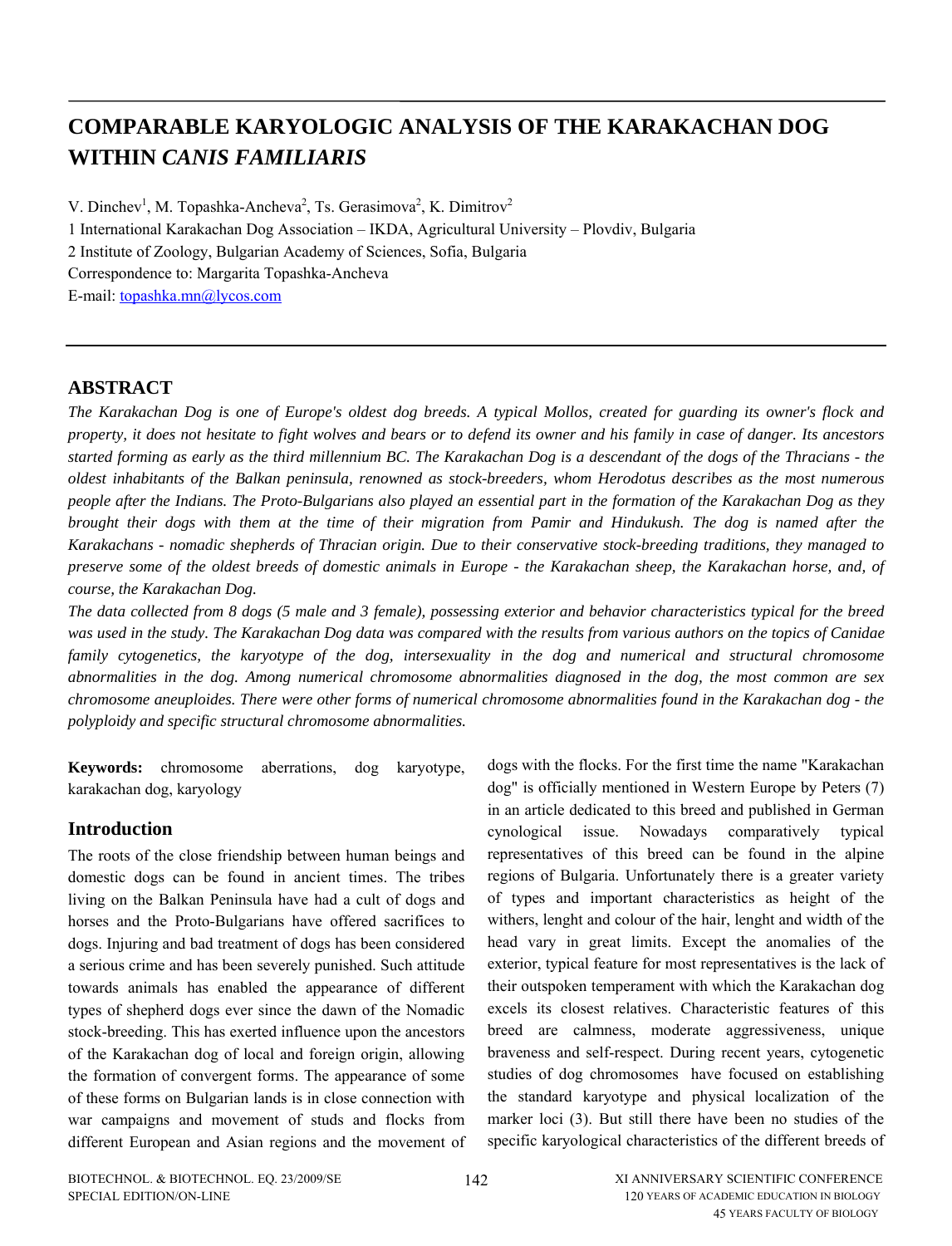dogs and most authors make their studies within the borders of the species. The small number of cytogenetic reports on the dog has been caused in part by difficulty in recognizing autosomes by the use of banding techniques (8).

## **Materials and methods**

The data collected from 8 dogs (5 male and 3 female), possessing exterior (**Fig. 1; Fig. 2**) and behavior characteristics typical for the breed was used in the study. The results from the Topashka-Ancheva et al. (9) study was compared with the results from various authors on the topics of Canidae family cytogenetics, the karyotype of the dog, intersexuality in the dog and numerical and structural chromosome abnormalities in the dog. Karyological similarities were sought for the potential relation of the Karakachan dog with its morphologically and geographically close breeds - Sharplanina (Yllyrian Shepherd Dog) from Serbia/Macedonia, Tornjak (Bosnian and Herzegovinian - Croatian Shepherd Dog), Carpatin (Romanian Carpathian Shepherd Dog) classified in first and second group according to the systematics of the Fédération Cynologique Internationale - FCI (2).



**Fig.1**. Male Karakachan dog Sirak 2 (Photo by A. Sedefchev)



**Fig. 2**. Male Karakachan dog Harry (Photo by A. Sedefchev)

## **Results and Discussion**

The dog is the domestic animal possessing largest number of chromosomes and therefore is most challenging for cytogenetic analysis (1). All investigated male and female Karakachan dog individuals have chromosome number 2n=78. At the basic cytogenetic level, the Karakachan dog karyotype consists of 38 pairs of acrocentric autosomes gradually diminishing in size and does not differ from the karyotype of the dog as the species Canis Familiaris (4). Sex chromosome pair is represented by two large metacentric X chromosomes in females. The Y chromosome in males has metacentric morphology and is the shortest one in the complement. Deviations concerning the chromosome number in the sex chromosome pair (XXY, XO, OY for example) were not observed. In all analyzed male and female animals a normal configuration of the sex determining chromosome pair was observed – XX for females and XY for males (9). Other breeds in contrast to the Karakachan dog have been described to have hermaphrodite-animals with disturbances in the balance of sex chromosomes (6), presented on **Table 1**.

Among numerical chromosome abnormalities diagnosed in the dog, the most common are sex chromosome aneuploides (3). There were other forms of numerical chromosome abnormalities found in the Karakachan dog - the polyploidy and specific structural chromosome abnormalities (9), presented on **Table 2**.

## **Conclusions**

- It was confirmed that the number and morphology of bone marrow cell chromosomes of the Karakachan dog breed does not differ from the domestic dog (*Canis familiaris,* L. 1758) standard karyotype (9) which was reliably described by Hare